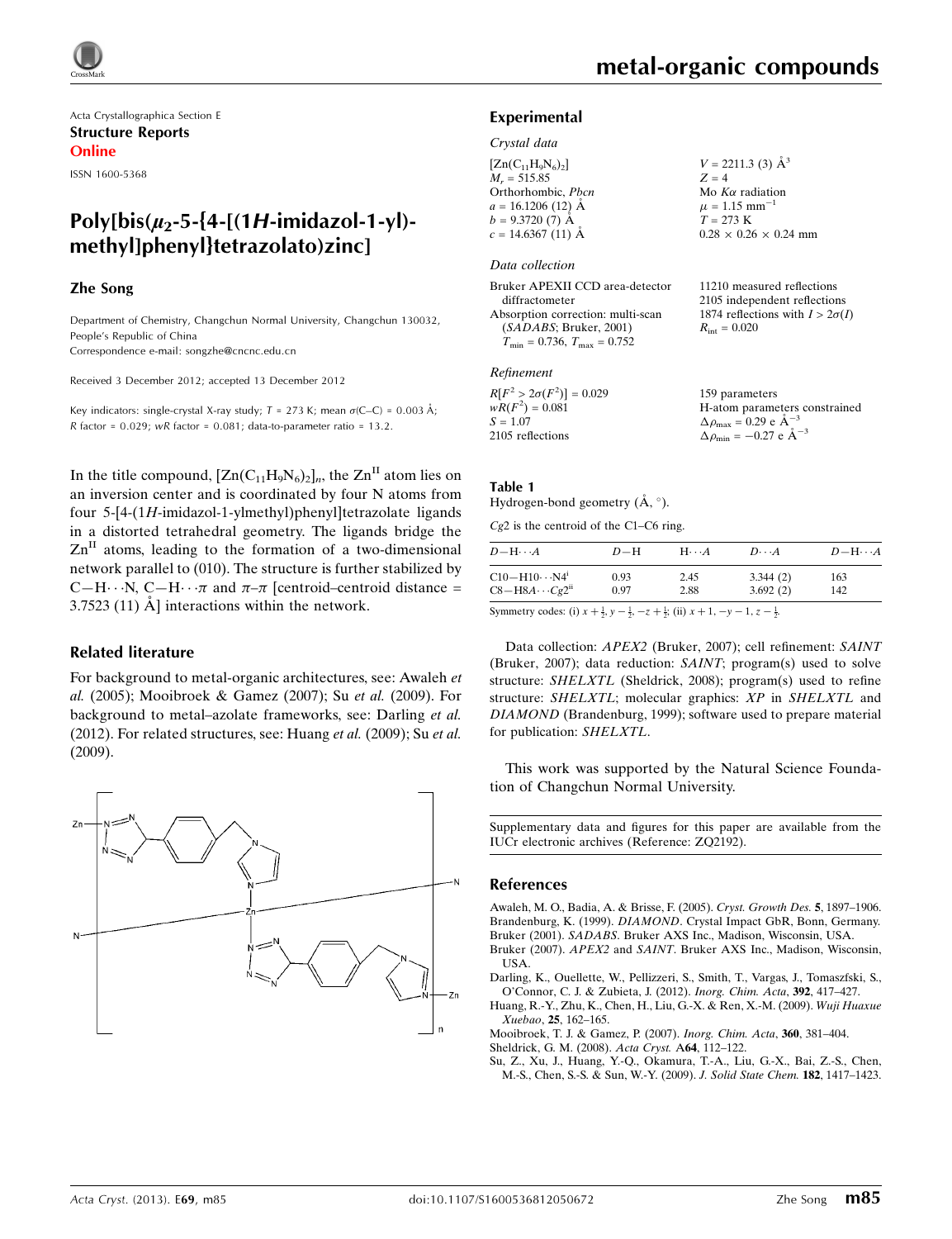# **supporting information**

*Acta Cryst.* (2013). E**69**, m85 [doi:10.1107/S1600536812050672]

# **Poly[bis(***µ***2-5-{4-[(1***H***-imidazol-1-yl)methyl]phenyl}tetrazolato)zinc]**

# **Zhe Song**

### **S1. Comment**

Metal–Organic Frameworks (MOFs) continue to receive significant contemporary attention, reflecting their applications to fields as diverse as gas storage, separation, and catalysis (Mooibroek *et al.*, 2007; Awaleh *et al.*, 2005). Transition metal complexes using tetrazole derivatives as ligands are of great interest as many compounds based on these ligands have shown intriguing structures with interesting properties (Su *et al.*, 2009; Darling *et al.*, 2012). Recently, we obtained the title complex by the reaction of zincacetate with 5-(4-imidazol-1-yl-benzyl)-2*H*-tetrazole using hydrothermal method and its crystal structure is reported here.

In the title compound, the  $Zn<sup>II</sup>$  atom lies on an inversion center and adopts a distorted tetrahedral coordination geometry, being coordinated by four N atoms from four azolate ligands (Fig. 1). The bridging azolate ligands allow the formation of a two-dimensional network parallel to (010) (Fig. 2), while in a related structure the azolate  $C_{11}H_9N_6$  ligands form onedimensional chains with the  $\text{Zn}^{\text{II}}$  atoms (Huang *et al.*, 2009). The crystal structure is further stabilized by C–H···N, C– H···*π* and and *π*-*π* interactions within the network (see Geometric parameters and Table 1: Cg1 and Cg2 corresponding to the centroids of the N1-N2-N3-N4-C7 and C1–C6 rings, respectively).

#### **S2. Experimental**

A mixture of Zn(OAc)2.2H2O (0.2 mmol, 0.043 g), 5-(4-imidazol-1-yl-benzyl)-2*H*-tetrazole (0.2 mmol, 0.045 g), NH3.H2O (2 mL), EtOH (5 ml) and water (5 ml) was sealed in a 15 ml Teflon-lined reactor, which was heated at 100°C for 72 h and then gradually cooled to room temperature. Colourless crystals were obtained.

#### **S3. Refinement**

The H atoms were generated geometrically and refined as riding atoms, with C—H = 0.93 (aromatic) or 0.97 (CH<sub>2</sub>) Å and  $U_{iso}(H) = 1.2 U_{eq}(C)$ .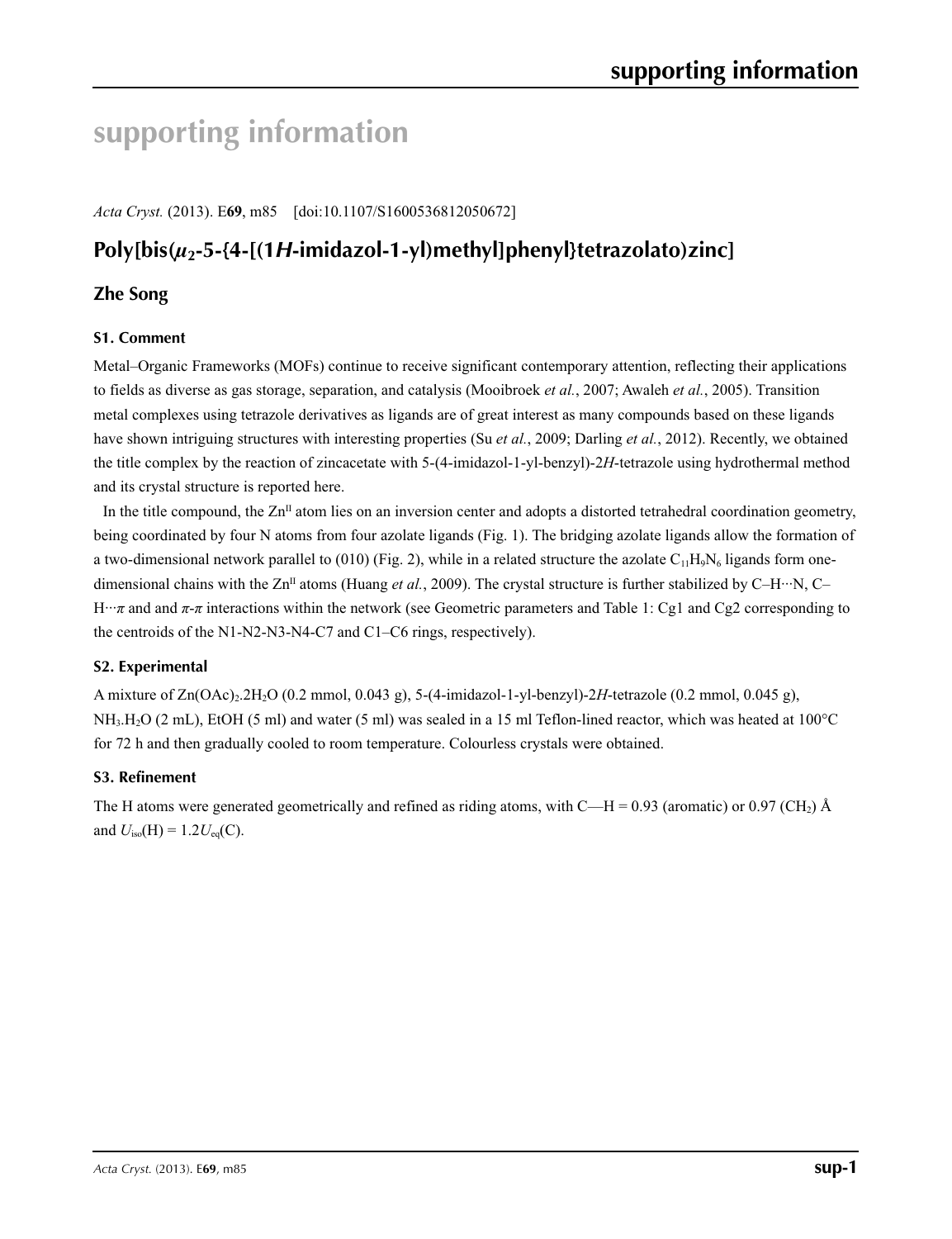

#### **Figure 1**

The asymmetric unit of the title compound. Displacement ellipsoids are drawn at the 30% probability level. H atoms have been omitted for clarity. Symmetry codes: (i) -*x*+1, *y*, -*z*+3/2; (ii) -*x*+3/2, -*y*-1/2, *z*+1/2; (iii) *x*-1/2, -*y*-1/2, -*z*+1.



## **Figure 2**

View of the two-dimensional network of the title compound.

## **Poly[bis(***µ***2-5-{4-[(1***H***-imidazol-1-yl)methyl]phenyl}tetrazolato)zinc]**

*Crystal data*

 $[Zn(C_{11}H_9N_6)_2]$  $M_r = 515.85$ Orthorhombic, *Pbcn* Hall symbol: -P 2n 2ab  $a = 16.1206(12)$  Å  $b = 9.3720(7)$  Å  $c = 14.6367(11)$  Å  $V = 2211.3$  (3)  $\AA^3$  $Z = 4$ 

#### *Data collection*

Bruker APEXII CCD area-detector diffractometer Radiation source: fine-focus sealed tube  $F(000) = 1056$  $D_x = 1.549$  Mg m<sup>-3</sup> Mo *Kα* radiation, *λ* = 0.71073 Å Cell parameters from 2105 reflections  $\theta = 2.5 - 25.7$ °  $\mu = 1.15$  mm<sup>-1</sup>  $T = 273 \text{ K}$ Block, colourless  $0.28 \times 0.26 \times 0.24$  mm

Graphite monochromator phi and *ω* scans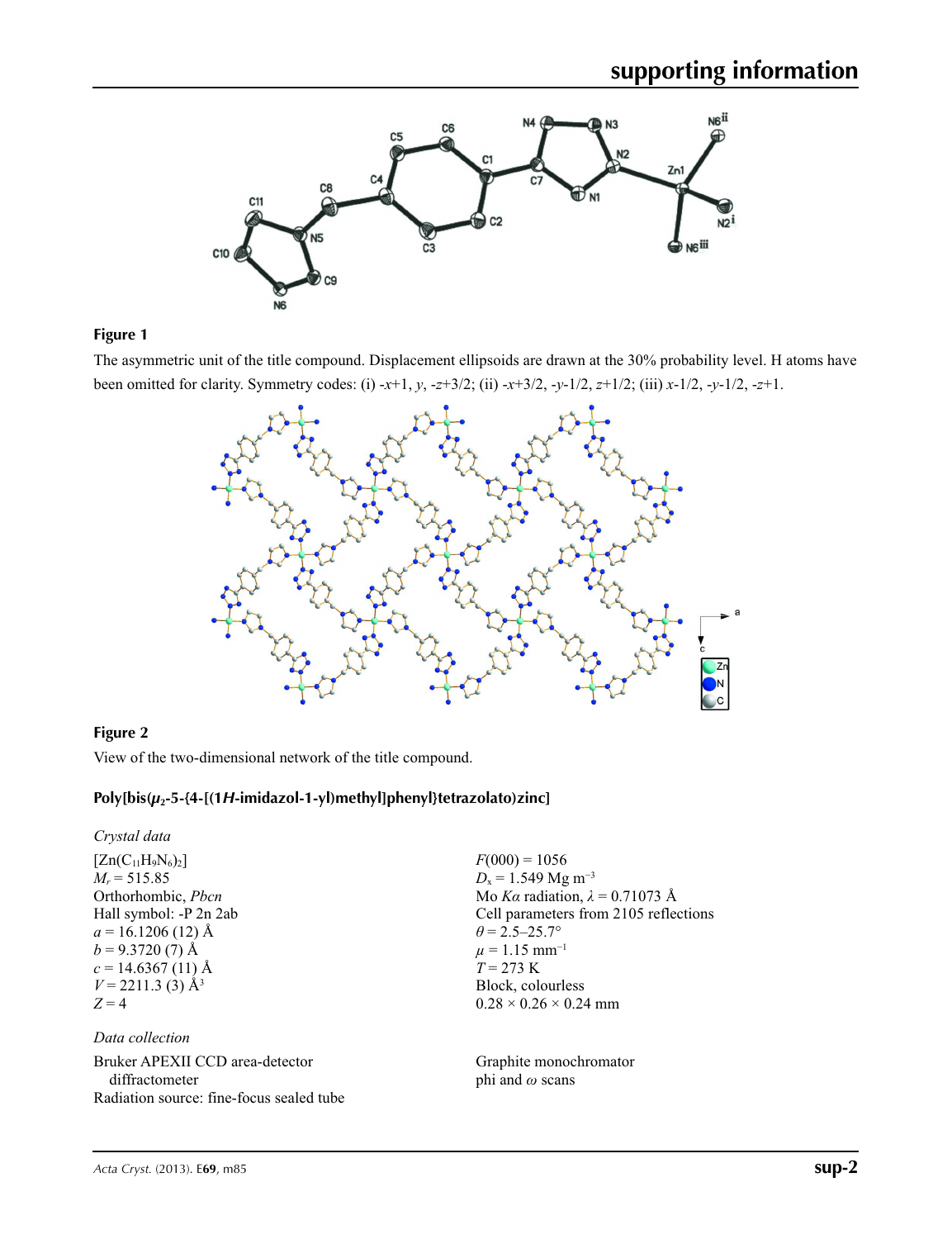| Absorption correction: multi-scan      | $R_{\rm int} = 0.020$                                                   |
|----------------------------------------|-------------------------------------------------------------------------|
| (SADABS; Bruker, 2001)                 | $\theta_{\text{max}} = 25.7^{\circ}, \theta_{\text{min}} = 2.5^{\circ}$ |
| $T_{\min}$ = 0.736, $T_{\max}$ = 0.752 | $h = -13 \rightarrow 19$                                                |
| 11210 measured reflections             | $k = -11 \rightarrow 11$                                                |
| 2105 independent reflections           | $l = -17 \rightarrow 15$                                                |
| 1874 reflections with $I > 2\sigma(I)$ |                                                                         |

#### *Refinement*

| Refinement on $F^2$                             | Secondary atom site location: difference Fourier   |
|-------------------------------------------------|----------------------------------------------------|
| Least-squares matrix: full                      | map                                                |
| $R[F^2 > 2\sigma(F^2)] = 0.029$                 | Hydrogen site location: inferred from              |
| $wR(F^2) = 0.081$                               | neighbouring sites                                 |
| $S = 1.07$                                      | H-atom parameters constrained                      |
| 2105 reflections                                | $w = 1/[\sigma^2(F_0^2) + (0.045P)^2 + 1.2542P]$   |
| 159 parameters                                  | where $P = (F_o^2 + 2F_c^2)/3$                     |
| 0 restraints                                    | $(\Delta/\sigma)_{\text{max}}$ < 0.001             |
| Primary atom site location: structure-invariant | $\Delta\rho_{\text{max}} = 0.29$ e Å <sup>-3</sup> |
| direct methods                                  | $\Delta \rho_{\rm min} = -0.27$ e Å <sup>-3</sup>  |

#### *Special details*

**Geometry**. All e.s.d.'s (except the e.s.d. in the dihedral angle between two l.s. planes) are estimated using the full covariance matrix. The cell e.s.d.'s are taken into account individually in the estimation of e.s.d.'s in distances, angles and torsion angles; correlations between e.s.d.'s in cell parameters are only used when they are defined by crystal symmetry. An approximate (isotropic) treatment of cell e.s.d.'s is used for estimating e.s.d.'s involving l.s. planes.

**Refinement**. Refinement of  $F^2$  against ALL reflections. The weighted R-factor wR and goodness of fit *S* are based on  $F^2$ , conventional *R*-factors *R* are based on *F*, with *F* set to zero for negative  $F^2$ . The threshold expression of  $F^2 > \sigma(F^2)$  is used only for calculating *R*-factors(gt) *etc*. and is not relevant to the choice of reflections for refinement. *R*-factors based on *F*<sup>2</sup> are statistically about twice as large as those based on *F*, and *R*- factors based on ALL data will be even larger.

|                | $\boldsymbol{x}$ | $\mathcal{Y}$  | $\boldsymbol{Z}$ | $U_{\rm iso}*/U_{\rm eq}$ |  |
|----------------|------------------|----------------|------------------|---------------------------|--|
| Zn1            | 0.5000           | $-0.00874(3)$  | 0.7500           | 0.02093(12)               |  |
| N1             | 0.56706(10)      | $-0.22486(17)$ | 0.62224(10)      | 0.0287(4)                 |  |
| N2             | 0.50779(9)       | $-0.12643(17)$ | 0.63732(11)      | 0.0250(3)                 |  |
| N <sub>3</sub> | 0.45760(9)       | $-0.11431(16)$ | 0.56620(10)      | 0.0258(3)                 |  |
| N <sub>4</sub> | 0.48338(10)      | $-0.20502(19)$ | 0.50222(9)       | 0.0251(4)                 |  |
| N <sub>5</sub> | 0.78108(9)       | $-0.70455(15)$ | 0.30116(10)      | 0.0227(3)                 |  |
| N <sub>6</sub> | 0.89739(10)      | $-0.60890(17)$ | 0.25437(9)       | 0.0236(3)                 |  |
| C1             | 0.59424(12)      | $-0.3877(2)$   | 0.49151(11)      | 0.0243(4)                 |  |
| C <sub>2</sub> | 0.65678(12)      | $-0.4625(2)$   | 0.53566(13)      | 0.0294(4)                 |  |
| H2             | 0.6729           | $-0.4359$      | 0.5942           | $0.080*$                  |  |
| C <sub>3</sub> | 0.69536(13)      | $-0.5767(2)$   | 0.49300(12)      | 0.0300(4)                 |  |
| H <sub>3</sub> | 0.7372           | $-0.6260$      | 0.5232           | $0.080*$                  |  |
| C4             | 0.67212(11)      | $-0.61812(19)$ | 0.40553(12)      | 0.0258(4)                 |  |
| C <sub>5</sub> | 0.61043(12)      | $-0.5417(2)$   | 0.36076(13)      | 0.0277(4)                 |  |
| H <sub>5</sub> | 0.5949           | $-0.5677$      | 0.3019           | $0.080*$                  |  |
| C <sub>6</sub> | 0.57190(11)      | $-0.4272(2)$   | 0.40282(12)      | 0.0271(4)                 |  |
| H <sub>6</sub> | 0.5310           | $-0.3764$      | 0.3719           | $0.080*$                  |  |
| C7             | 0.54942(11)      | $-0.27135(19)$ | 0.53796(12)      | 0.0234(4)                 |  |
| C8             | 0.71159(12)      | $-0.74616(19)$ | 0.36103(13)      | 0.0299(4)                 |  |
|                |                  |                |                  |                           |  |

*Fractional atomic coordinates and isotropic or equivalent isotropic displacement parameters (Å<sup>2</sup>)*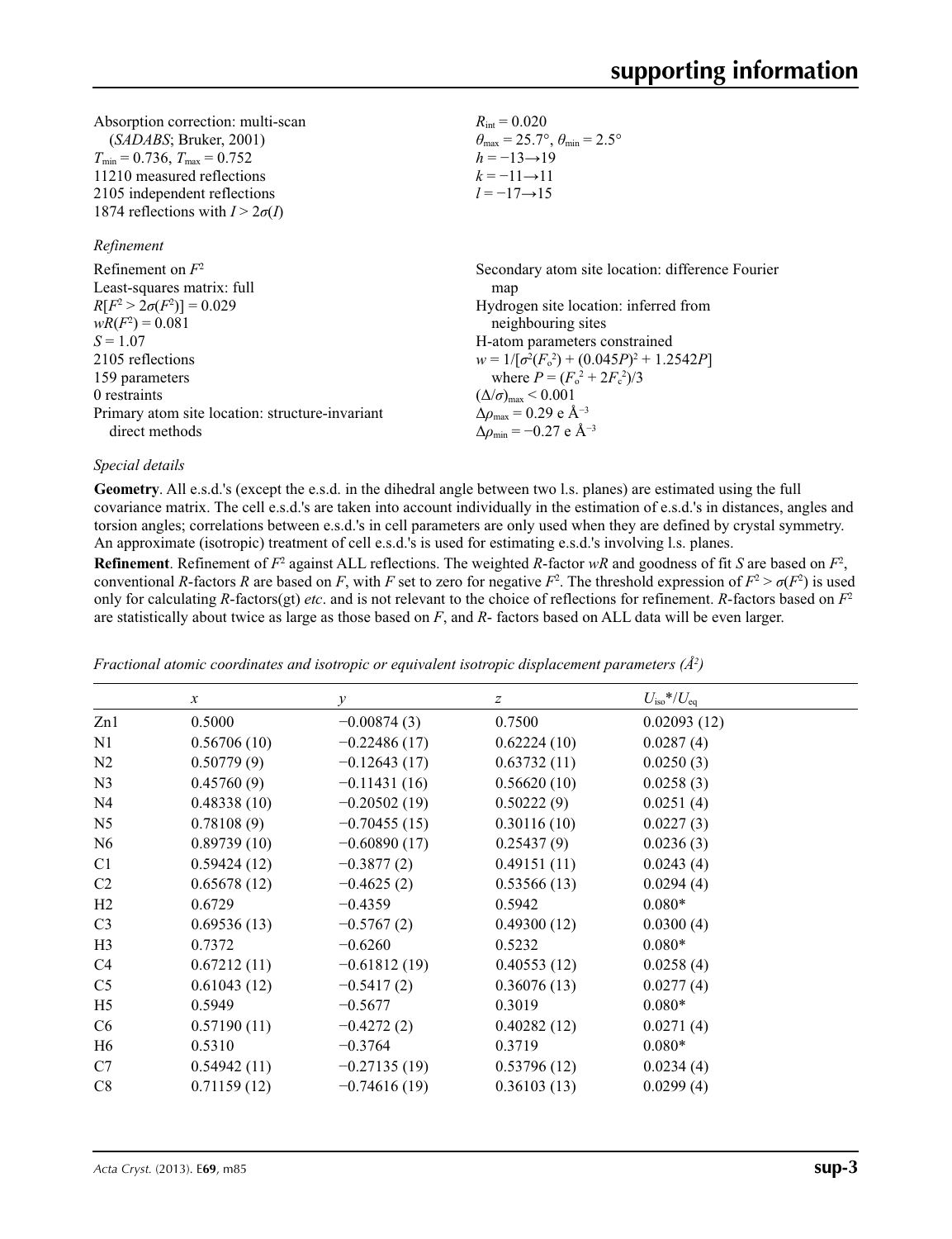| H8A | 0.7317      | $-0.8105$      | 0.4079      | $0.080*$  |
|-----|-------------|----------------|-------------|-----------|
| H8B | 0.6702      | $-0.7966$      | 0.3253      | $0.080*$  |
| C9  | 0.84655(11) | $-0.62443(18)$ | 0.32411(12) | 0.0233(4) |
| H9  | 0.8550      | $-0.5850$      | 0.3817      | $0.080*$  |
| C10 | 0.86280(13) | $-0.6845(2)$   | 0.18321(13) | 0.0370(5) |
| H10 | 0.8853      | $-0.6934$      | 0.1250      | $0.080*$  |
| C11 | 0.79073(13) | $-0.7436(2)$   | 0.21178(14) | 0.0360(5) |
| H11 | 0.7548      | $-0.7997$      | 0.1774      | $0.080*$  |
|     |             |                |             |           |

*Atomic displacement parameters (Å2 )*

|                 | $U^{11}$    | $L^{22}$    | $U^{33}$    | $U^{12}$      | $U^{13}$       | $L^{23}$     |
|-----------------|-------------|-------------|-------------|---------------|----------------|--------------|
| Zn1             | 0.01744(19) | 0.02404(18) | 0.02131(19) | 0.000         | $-0.00210(10)$ | 0.000        |
| N1              | 0.0271(8)   | 0.0325(8)   | 0.0265(8)   | 0.0039(7)     | $-0.0012(6)$   | $-0.0046(7)$ |
| N2              | 0.0234(8)   | 0.0271(8)   | 0.0245(8)   | 0.0004(6)     | $-0.0012(6)$   | $-0.0019(7)$ |
| N <sub>3</sub>  | 0.0253(8)   | 0.0272(8)   | 0.0249(8)   | $-0.0019(6)$  | 0.0007(6)      | $-0.0013(6)$ |
| N <sub>4</sub>  | 0.0259(8)   | 0.0277(9)   | 0.0218(8)   | $-0.0003(7)$  | 0.0010(6)      | $-0.0013(6)$ |
| N <sub>5</sub>  | 0.0204(7)   | 0.0243(7)   | 0.0234(8)   | $-0.0017(6)$  | 0.0044(6)      | $-0.0008(6)$ |
| N <sub>6</sub>  | 0.0203(8)   | 0.0265(8)   | 0.0239(8)   | $-0.0002(6)$  | 0.0025(6)      | $-0.0012(6)$ |
| C <sub>1</sub>  | 0.0226(9)   | 0.0261(9)   | 0.0241(9)   | $-0.0036(7)$  | 0.0054(7)      | 0.0004(7)    |
| C <sub>2</sub>  | 0.0286(10)  | 0.0357(10)  | 0.0241(10)  | 0.0017(8)     | 0.0021(8)      | $-0.0008(8)$ |
| C <sub>3</sub>  | 0.0280(10)  | 0.0334(11)  | 0.0286(10)  | 0.0037(8)     | 0.0039(8)      | 0.0040(8)    |
| C4              | 0.0237(9)   | 0.0246(9)   | 0.0290(9)   | $-0.0034(7)$  | 0.0096(7)      | 0.0022(7)    |
| C <sub>5</sub>  | 0.0269(10)  | 0.0309(9)   | 0.0254(9)   | $-0.0039(8)$  | 0.0037(8)      | $-0.0030(8)$ |
| C <sub>6</sub>  | 0.0250(9)   | 0.0299(10)  | 0.0264(9)   | $-0.0009(8)$  | 0.0013(8)      | 0.0006(8)    |
| C7              | 0.0220(9)   | 0.0250(9)   | 0.0231(9)   | $-0.0031(7)$  | 0.0026(7)      | 0.0008(7)    |
| C8              | 0.0276(10)  | 0.0259(9)   | 0.0361(10)  | $-0.0030(7)$  | 0.0135(8)      | 0.0007(8)    |
| C9              | 0.0236(9)   | 0.0237(9)   | 0.0228(9)   | $-0.0015(7)$  | 0.0025(7)      | $-0.0009(7)$ |
| C10             | 0.0322(11)  | 0.0568(13)  | 0.0221(9)   | $-0.0122(10)$ | 0.0048(8)      | $-0.0085(9)$ |
| C <sub>11</sub> | 0.0318(11)  | 0.0515(13)  | 0.0246(10)  | $-0.0116(9)$  | 0.0022(8)      | $-0.0101(9)$ |

# *Geometric parameters (Å, º)*

| $Zn1-M2$                  | 1.9880(16) | $C1-C7$     | 1.474(3) |  |
|---------------------------|------------|-------------|----------|--|
| $Zn1-M2i$                 | 1.9880(16) | $C2-C3$     | 1.386(3) |  |
| $Zn1-M6$ <sup>ii</sup>    | 1.9889(16) | $C2-H2$     | 0.9300   |  |
| $Zn1 - N6$ <sup>iii</sup> | 1.9889(16) | $C3-C4$     | 1.390(3) |  |
| $N1-C7$                   | 1.339(2)   | $C3-H3$     | 0.9300   |  |
| $N1 - N2$                 | 1.346(2)   | $C4 - C5$   | 1.390(3) |  |
| $N2 - N3$                 | 1.323(2)   | $C4 - C8$   | 1.506(2) |  |
| $N3 - N4$                 | 1.331(2)   | $C5-C6$     | 1.384(3) |  |
| $N4-C7$                   | 1.339(2)   | $C5 - H5$   | 0.9300   |  |
| $N5-C9$                   | 1.338(2)   | $C6 - H6$   | 0.9300   |  |
| $N5 - C11$                | 1.367(2)   | $C8 - H8A$  | 0.9700   |  |
| $N5-C8$                   | 1.475(2)   | $C8 - H8B$  | 0.9700   |  |
| $N6-C9$                   | 1.317(2)   | $C9 - H9$   | 0.9300   |  |
| $N6 - C10$                | 1.377(2)   | $C10 - C11$ | 1.353(3) |  |
| $N6 - Zn1$ <sup>iv</sup>  | 1.9889(16) | $C10-H10$   | 0.9300   |  |
|                           |            |             |          |  |